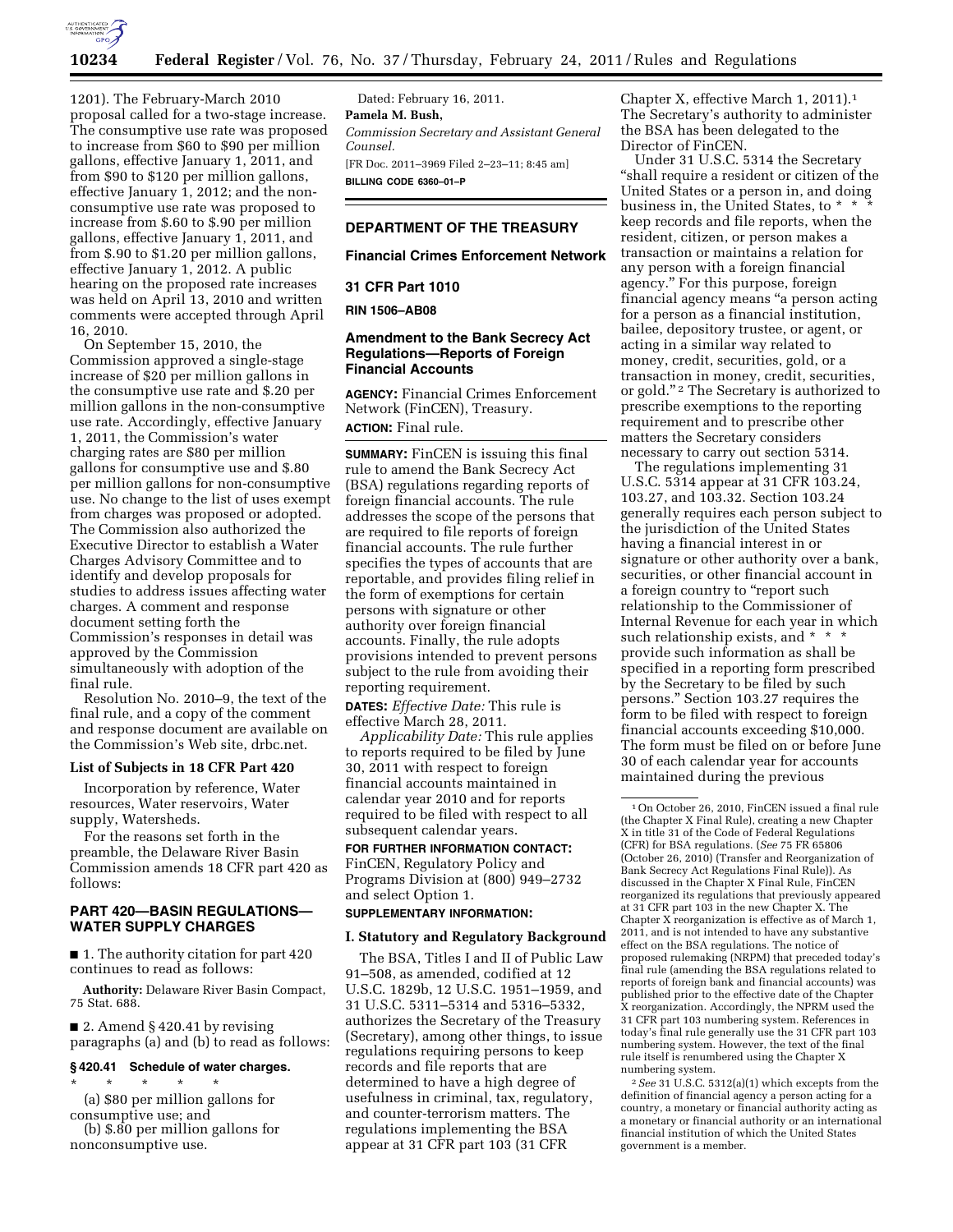calendar year. Section 103.32 requires records of accounts to be maintained for each person having a financial interest in or signature or other authority over such account. The records must be maintained for a period of five years.

The form used to file the report required by section 103.24 is the Report of Foreign Bank and Financial Accounts—Form TD–F 90–22.1 (FBAR). The instructions to the FBAR specify which persons must file as well as the types of accounts that must be reported.

### **II. Notice of Proposed Rulemaking**

On February 26, 2010, FinCEN published in the **Federal Register** a Notice of Proposed Rulemaking (NPRM) that proposed changes to the rules for the reporting of foreign financial accounts.3 Most significantly, the NPRM proposed to (1) Define the scope of individuals and entities required to file the FBAR, (2) delineate the types of reportable accounts, and (3) exempt certain persons and accounts from the reporting requirement and provide certain additional relief. The changes proposed in the NPRM were accompanied by proposed changes to the FBAR form instructions, a draft of which appeared in the **Federal Register**  as an attachment to the NPRM.

## *Comments on the NPRM—Overview and General Issues*

In response to the NPRM, FinCEN received a total of 42 timely filed comment letters from individuals, entities, and representatives of various groups and industries whose members are affected by FBAR requirements. The comments were generally supportive of the NPRM but sought broader exemptions than in the NPRM and often asked for clarification of the NPRM. In particular, commenters were uncertain about when an account was reportable under the FBAR and the scope of individuals covered by the signature authority definition. To this end, this final rulemaking document—

• Clarifies whether an account is foreign and therefore reportable as a foreign financial account and addresses the treatment of custodial accounts in this context;

• Revises the definition of signature or other authority to more clearly apply to individuals who have the authority to control the disposition of assets in the account by direct communication (whether in writing or otherwise) to the foreign financial institution;

• Clarifies that officers or employees who file an FBAR because of signature or other authority over the foreign

financial account of their employers are not expected to personally maintain the records of the foreign financial accounts of their employers;

• Clarifies that filers may rely on provisions of this final rule in order to determine their filing obligation for FBARs in those cases where filing was properly deferred under prior Treasury guidance.

FinCEN believes that these clarifications and changes should address many of the concerns expressed in the public comments regarding uncertainty about the scope of the NPRM and therefore should make it easier for filers to determine whether the FBAR must be filed.

### A. Reportable Accounts

FinCEN received a large number of comments requesting clarification as to when an account is deemed "foreign" for purposes of triggering the FBAR filing requirement. Commenters requested clarification on this issue with respect to holdings of securities accounts, pension fund accounts, and covered life insurance policies and annuities. FinCEN wishes to clarify that, as a general matter, an account is not a foreign account under the FBAR if it is maintained with a financial institution located in the United States. For example, individuals may purchase securities of a foreign company through a securities broker located in the United States as part of their investment portfolio. The mere fact that the account may contain holdings or assets of foreign entities does not render the account ''foreign'' for purposes of the FBAR. In this instance, the individual maintains the account with a financial institution in the United States.

FinCEN received a number of comments asking for clarification regarding specific custodial arrangements. Commenters explained that in some cases a United States person may have an account with a financial institution located in the United States, such as a bank. According to the commenters, that U.S. bank may act as a global custodian and hold the person's assets outside the United States. In many cases, the custody bank creates pooled cash and securities accounts in the non-U.S. market to hold the assets of multiple investors. These accounts, commonly called omnibus accounts, are in the name of the global custodian. Typically, the U.S. customer does not have any legal rights in the omnibus account and can only access their holdings outside of the United States through the U.S. global custodian bank. FinCEN wishes to clarify that in this situation, the U.S.

customer would not have to file an FBAR with respect to assets held in the omnibus account and maintained by the global custodian. In this situation, the U.S. customer maintains an account with a financial institution located in the United States.

However, if the specific custodial arrangement permits the United States person to directly access their foreign holdings maintained at the foreign institution, the United States person would have a foreign financial account.

B. Signature or Other Authority, Generally

FinCEN received a large number of comments generally regarding the signature authority requirement. Some commenters sought further clarification of the definition, while other commenters recommended an elimination of the requirement. In the NPRM, FinCEN proposed to define "signature or other authority" as the ''authority of an individual (alone or in conjunction with another) to control the disposition of money, funds or other assets held in a financial account by delivery of instructions (whether communicated in writing or otherwise) *directly* to the person with whom the financial account is maintained.'' 4 To avoid confusion, FinCEN inserted the word ''directly'' into the definition proposed in the NPRM to place the filing requirement on an individual only if the individual has the authority to directly deliver instructions to the foreign financial institution.5

Nonetheless, commenters stated that they were unsure whether the proposed definition of signature authority would apply to an individual who merely participates in the decision to allocate assets or has the ability to instruct or supervise others with signature authority over a reportable account. In light of these comments, FinCEN has decided to revise the proposed definition of signature or other authority as follows:

Signature or other authority means the authority of an individual (alone or in conjunction with another) to control the disposition of money, funds or other assets held in a financial account by direct communication (whether in writing or otherwise) to the person with whom the financial account is maintained.

The test for determining whether an individual has signature or other

<sup>3</sup>*See* 75 FR 8844 (February 26, 2010).

<sup>4</sup> 75 FR 8851 (February 26, 2010) (*Emphasis added*).

<sup>5</sup>A revised FBAR form that modified several aspects of the form instructions was issued in October 2008. That revision eliminated the words ''direct communication'' from the definition of signature or other authority.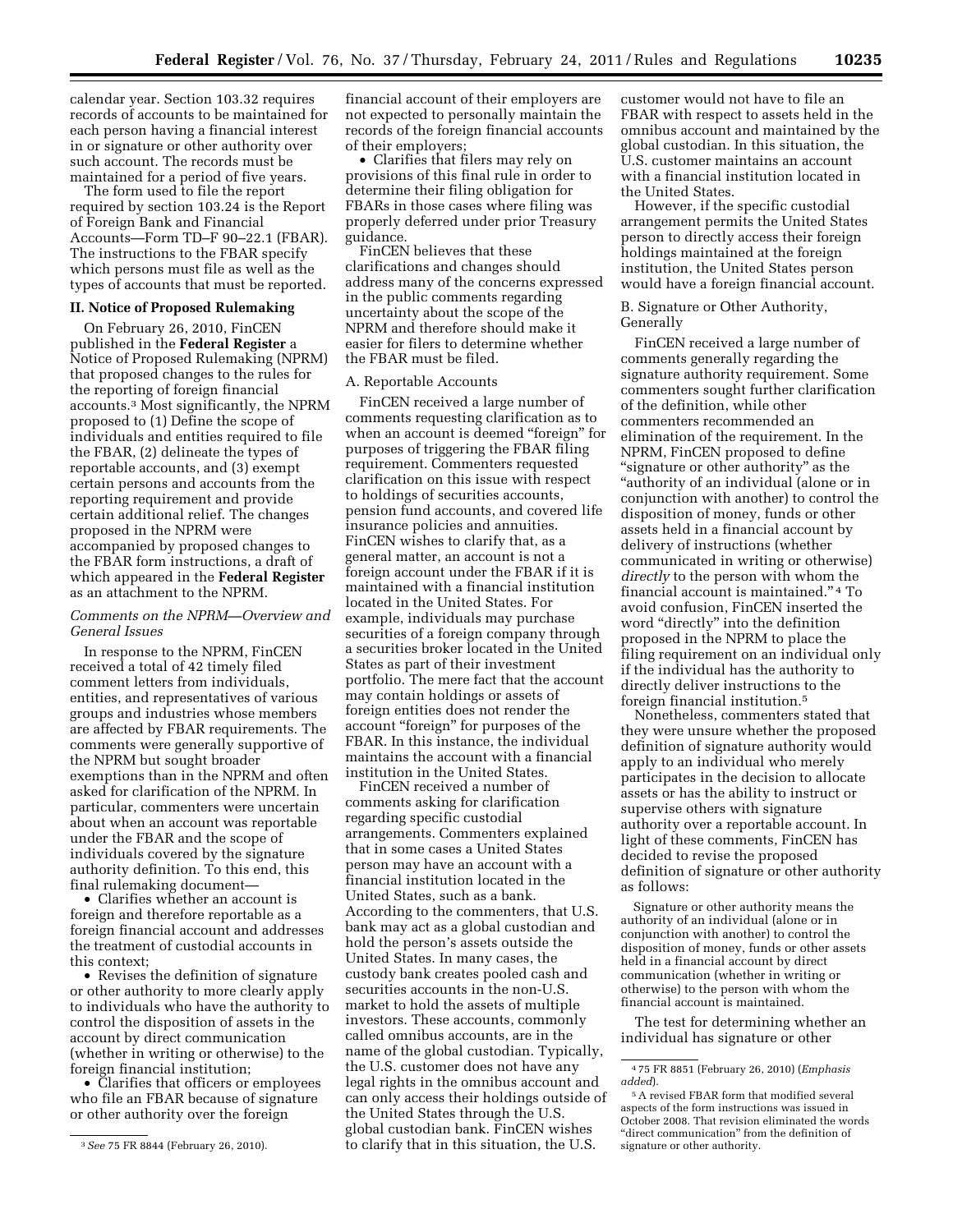authority over an account is whether the foreign financial institution will act upon a direct communication from that individual regarding the disposition of assets in that account. The phrase ''in conjunction with another'' is intended to address situations in which a foreign financial institution requires a direct communication from more than one individual regarding the disposition of assets in the account.

Some commenters requested that FinCEN eliminate the requirement to report signature or other authority over a foreign financial account. Commenters expressed concern about perceived duplication of reporting as well as a perceived lack of utility to law enforcement when both individuals with signature authority and those with a financial interest file FBARs with respect to the same account. Some commenters suggested that investigators could obtain the relevant information if FinCEN were to modify the FBAR form to enable the person with a financial interest in a reportable account to list all of the individuals with signature or other authority over the account. Another commenter suggested that FinCEN provide an exemption for all employees who have signature authority over but no financial interest in their employer's foreign financial accounts if the employer provides notice to the employees that the employer has filed an FBAR for its accounts.

Although FinCEN has considered the concerns raised by these commenters, FinCEN has decided not to eliminate the signature authority reporting requirement or revise the obligations as suggested by these commenters. Law enforcement agencies have indicated to FinCEN that FBARs filed by individuals with only signature authority are valuable tools in investigations. Law enforcement representatives disagreed with commenters that the signature authority requirement results in duplication of information. Although FinCEN may receive more than one FBAR with respect to the same foreign financial account, the reports contain information about different individuals with access to the account (either through financial interest or signature authority). Moreover, if FinCEN were to adopt a modified reporting system which relies upon the person with financial interest to report those individuals having signature authority over the account, there would be an increased opportunity to evade reporting because the signature authority requirement also acts as an independent check on FBAR reporting. For example, a person with financial interest may not report the FBAR at all,

or may not identify all individuals with signature authority over the account. In such a case, law enforcement and other agencies would be deprived of valuable information regarding the full range of individuals with access to the account. Likewise, if FinCEN were to adopt an exemption for employees who receive notice from their employers regarding the filing of the FBAR, and the employer falsely provides the notice, law enforcement again would be deprived of valuable information. By adopting an independent reporting requirement for individuals with signature authority, the final rule maintains the check and balance that has existed since 1972, making it more difficult for the account and the individuals having access to that account to escape detection. The signature authority filing requirement is a necessary component of an effective FBAR regulatory regime. Thus, in this final rule, FinCEN continues to require reporting by individuals with signature or other authority.

Finally, FinCEN received one comment that pointed to a discrepancy between the NPRM definition of signature authority and the definition contained in the draft form instructions, which accompanied the NPRM. This comment noted that the draft form instructions slightly varied from the regulatory definition leaving the commenter unclear whether the definition of signature authority was intended to apply more broadly than just to individuals. FinCEN wishes to clarify that the signature authority definition contained in this final rule only applies to individuals. The instructions to the FBAR form have been revised to reflect the language in the final rule.

C. Recordkeeping and Truncated Filing Related to Signature or Other Authority

Commenters sought relief from the recordkeeping provisions of 31 CFR 103.32 for individuals with signature authority over their employer's accounts. These commenters argued that the recordkeeping rules present challenges in such cases, because these individuals do not own the records of the employing firm. Further, these commenters argued that they should not be expected to personally maintain the records of that employer for five years. FinCEN wishes to clarify that in the case of officers or employees who file an FBAR because of signature or other authority over the foreign financial accounts of their employer, we do not expect such officers or employees to personally maintain the records of the foreign financial accounts of their employers.

The preamble of the NPRM noted that a modified form of reporting would be available in the case of United States persons who are employed in a foreign country and who have signature or other authority over foreign financial accounts owned or maintained by their employer. FinCEN received two comments recommending that this modified form of reporting be available to United States persons employed in the United States with respect to foreign financial accounts over which they have signature authority. One of these commenters cited the difficulties in complying with the recordkeeping obligation, while the other commenter did not believe that United States persons should be treated differently based on the location of their employment. As noted above, FinCEN has clarified the recordkeeping obligations of officers and employees with only signature authority over the foreign financial accounts of their employers. FinCEN also wishes to note that in providing the modified reporting for United States persons who are employed overseas, FinCEN was attempting to balance the need for information contained in the FBAR with a recognition that United States persons working overseas are subject to both U.S. law and foreign law. FinCEN has not provided United States persons employed in the United States by a foreign employer with the modified form of reporting. In such cases, FinCEN believes that the foreign employer should expect that U.S. law will apply to these U.S. employees.

Finally, FinCEN received a comment asking that the modified reporting be explicitly available to "officers" employed overseas. The form instructions have been amended to reflect this change. The commenter also asked that FinCEN incorporate the modified reporting into the text of the final rule. FinCEN does not believe that it is necessary to include this form of relief in the text of the final rule itself.

#### D. General Exemptions

The NPRM proposed exemptions from the reporting requirements for certain types of persons and accounts. FinCEN received a number of comments asking for broader exemptions. One commenter requested that FinCEN exempt from the reporting requirement accounts located in jurisdictions that are not considered to be "tax havens" or that have highly functional bank regulation and information exchange with the United States. FinCEN also received comments from individuals living abroad who objected to the FBAR filing requirement. Some of these commenters were married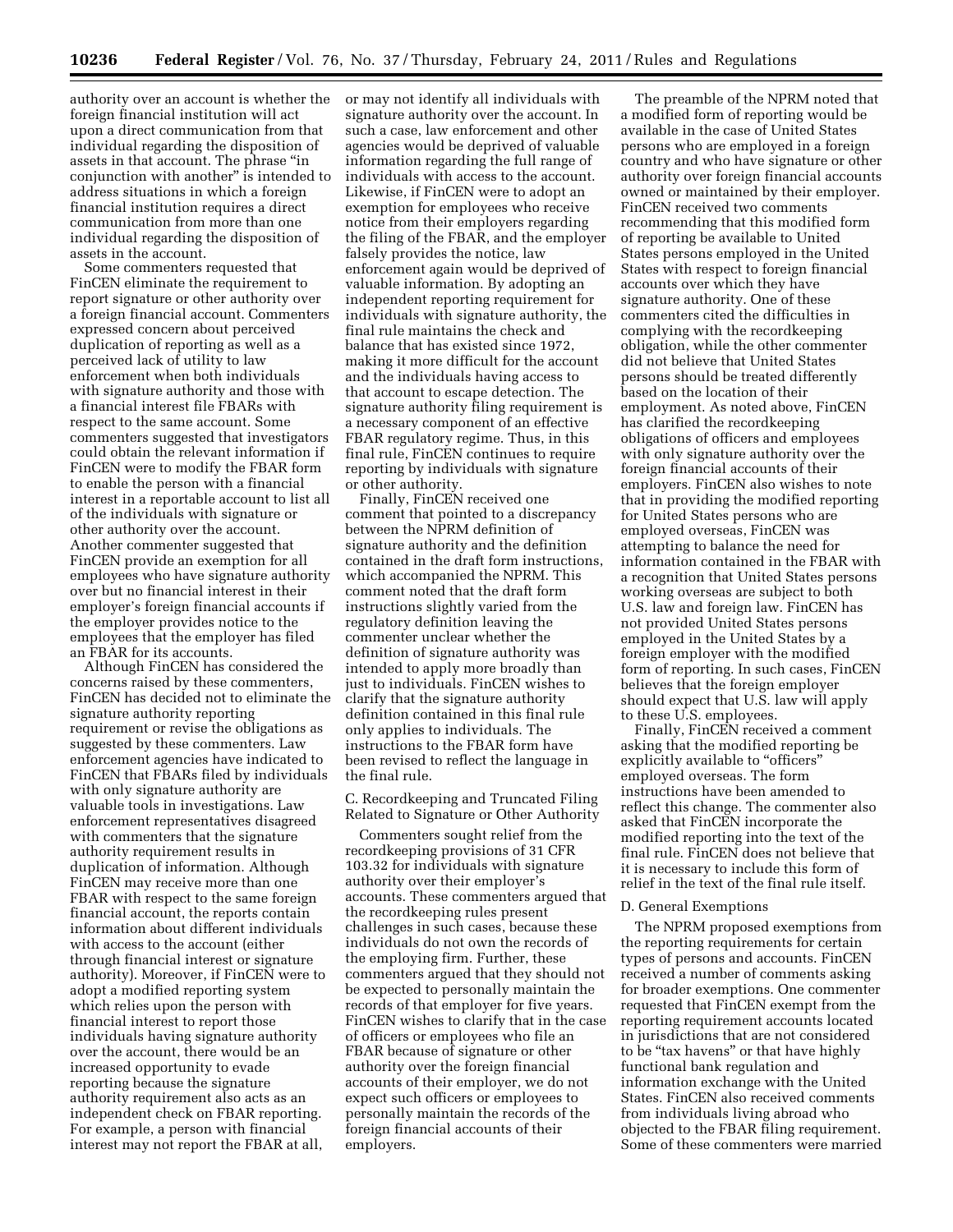individuals who raised concerns that their non-U.S. spouses did not want information regarding joint financial accounts to be reported to U.S. government authorities. Another commenter requested that FinCEN exempt regulated financial institutions, such as those that qualify for exempt recipient status for purposes of filing an IRS 1099 series form, to report interest income and dividends.

Finally, FinCEN received several comments requesting a broad exemption for pension plans and welfare benefit plans, or at least for large ERISA plans. These commenters argued that pension plans and welfare benefit plans already are subject to comprehensive regulation and believed that the FBAR filing obligations would be unduly burdensome and duplicative in light of existing reporting requirements, particularly Form 5500, Annual Return/ Report of Employee Benefit Plan. Commenters also pointed to the taxexempt status of certain ERISA plan trusts, and a provision in the customer identification program (CIP) rules which exempts from the CIP rules an account established for the purpose of participating in an ERISA plan as indicating that an exemption from the FBAR rules would be appropriate in the case of ERISA pension and welfare benefit plans.<sup>6</sup> Alternatively, these commenters stated that many of their concerns would be addressed if FinCEN were to clarify the scope of a number of definitions in the NPRM such as signature authority and reportable accounts.

Section 5314 of the BSA mandates that the Secretary require each ''resident or citizen of the United States or a person in, and doing business in, the United States'' to keep records and file reports that disclose information regarding their foreign financial accounts. Section 5314 authorizes the Secretary to "prescribe a reasonable classification of persons subject to or exempt from'' the reporting requirements.

FinCEN does not believe it appropriate to expand the exemptions as recommended by the commenters. Although the commenters noted that certain countries may have a robust set of anti-money laundering laws, the FBAR places the obligation of reporting on the United States person, and individuals and businesses can commit

financial abuses and other crimes using financial institutions in those countries. By requiring United States persons to identify foreign financial accounts, the FBAR creates a financial trail that assists law enforcement and other agencies to identify accounts outside of the United States.

With respect to the comments raised by United States persons living abroad, FinCEN does not believe that an exemption is appropriate simply because a United States person chooses to live outside of the United States. With respect to commenters who recommended exempting certain regulated entities, such as those that qualify for exempt recipient status for purposes of reporting on IRS Form 1099, FinCEN has carefully considered the comments and has decided not to adopt them. While these entities may be entitled to some measure of special treatment under the Federal tax rules, FinCEN wishes to note that the purpose of the FBAR is broader than tax administration.7

Finally, FinCEN has considered the concerns raised by commenters regarding the treatment of pension and welfare benefit plans. FinCEN has not adopted the recommendation for a broad exemption for such plans. Because the purpose of the FBAR is broader than tax administration, FinCEN does not believe that it is appropriate to exempt entities from the FBAR requirement based on their taxexempt status. In addition, while the CIP rule exempts accounts of certain entities, FinCEN does not believe that those CIP provisions which apply in the case of accounts established or maintained at a financial institution located in the United States, are determinative in the case of accounts maintained with a foreign financial institution. However, in response to these commenters' request for greater clarification of the NPRM, the final rule has provided a number of clarifications that address their concerns regarding the scope of foreign financial accounts that are reportable, and the definitions of signature authority and financial interest.8

#### E. Other Issues

Commenters raised a number of issues related to the process of filing the FBAR. Specifically, they requested the option to file the form electronically.9 As noted in the NPRM, the FBAR form currently available on both the FinCEN and IRS Web sites allows users to complete the form electronically and print a PDF document that can be mailed to the address on the form. FinCEN is in the process of modernizing its IT system and has plans to include the ability to file FBARs electronically.

Commenters requested clarification of the draft instructions regarding how to determine the value of an account. The draft instructions to the FBAR form which accompanied the NPRM provide that periodic account statements may be relied on to determine the maximum value of the account provided that the statements fairly reflect the maximum account value during the calendar year. The commenters were uncertain whether it is possible to rely on periodic statements that provide the value in the account at the end of the statement period. Where *bona fide* statements are prepared in the ordinary course of business, FinCEN believes that such periodic account statements may be relied on for this purpose.

# F. Applicability Date

The final rules contained in this document apply to FBARs required to be filed by June 30, 2011 with respect to foreign financial accounts maintained in calendar year 2010 and for reports required to be filed with respect to all subsequent calendar years.

FinCEN received several comments regarding the applicability date for the final rule. These commenters specifically asked whether filers would be permitted to rely on favorable provisions of the final rule with respect to foreign financial accounts maintained in calendar years beginning before 2010. We recognize that in certain instances, United States persons might have deferred filing the FBAR for prior reporting years in accordance with guidance issued by Treasury.10 Although this final rule is not retroactive, filers who properly deferred filing obligations pursuant to IRS Notice 2010–23 may, if they wish, apply the provisions of this final rule in determining their FBAR filing requirements for reports due June 30, 2011, with respect to foreign financial

<sup>6</sup>The CIP rules require certain financial institutions to collect identifying information about a customer at account opening and implement procedures for verifying the customer's identity that are sufficient to enable the financial institution to form a reasonable belief that it knows the true identity of the customer. *See, e.g.,* 31 CFR 103.121.

<sup>7</sup> 31 U.S.C. 5311.

<sup>8</sup>FinCEN wishes to note that the final rule eliminates the proposed trust protector provision; *see* the discussion in the Section-by-Section Analysis.

<sup>9</sup>A few commenters raised other issues concerning the filing of the FBAR such as

increasing the filing threshold and changing the due date of the FBAR. The threshold and the due date are established under a regulation section, 31 CFR 103.27 that was not proposed to be amended by the NPRM. Thus, changes suggested by those comments are not addressed in this final rulemaking.

<sup>10</sup>As a result of changes that were made to the FBAR form instructions in October 2008, the IRS extended the FBAR filing deadline for certain filers. *See* IRS Notice 2009–62 and IRS Notice 2010–23.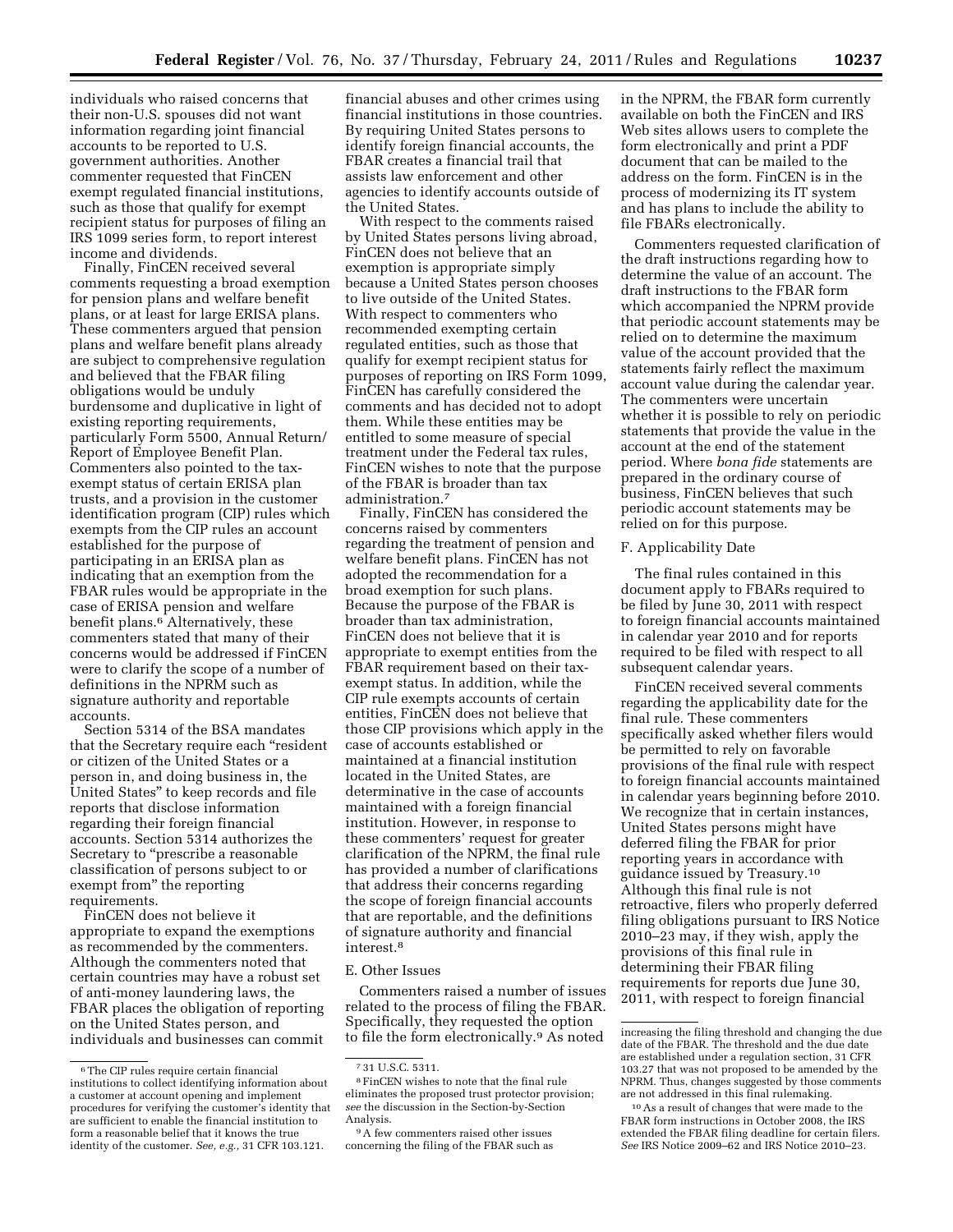accounts maintained in calendar years beginning before 2010.

#### G. Coordination With Chapter X

On October 26, 2010, FinCEN finalized a reorganization of all the BSA regulations appearing in part 103 of Title 31 of the Code of Federal Regulations, effective March 1, 2011.11 As discussed in the preamble of that final rule, BSA regulations that previously appeared in part 103 of Title 31 now appear in new Chapter X of Title 31. The reorganization is not intended to have any substantive effect on the BSA regulations.

Because the NRPM was published prior to the effective date of the Chapter X reorganization, the NPRM used the 31 CFR part 103 numbering system. For consistency with the NPRM, references in this final rule generally continue to use the 31 CFR part 103 numbering system. However, because the effective date of this final rule is March 28, 2011, the text of the regulations finalized today must use the Chapter X numbering system. Thus, instead of being numbered 31 CFR 103.24, today's final rule is numbered 31 CFR 1010.350.

### **III. Section-by-Section Analysis**

The NPRM set forth general requirements for filing the FBAR and specific definitions applicable to such reporting. The final rule continues these general requirements and includes definitions of United States person, and bank, securities, and other financial accounts in a foreign country. These definitions delineate both the scope of individuals and entities that would be required to file the FBAR and the types of accounts for which such reports should be made. In addition, the final rule exempts certain persons with signature or other authority from filing the FBAR. Finally, the final rule includes provisions intended to prevent United States persons required to file the FBAR from avoiding this reporting requirement.

### *A. Section 103.24(a)—In General*

FinCEN received no comments on proposed paragraph (a) of section 103.24 of the NPRM. Accordingly, the final rule adopts this paragraph without change.

### *B. Section 103.24(b)—United States Person*

The NPRM defined a United States person as a citizen or resident of the United States, or an entity, including but not limited to a corporation, partnership, trust or limited liability company, created, organized, or formed

under the laws of the United States, any State, the District of Columbia, the Territories, and Insular Possessions of the United States or the Indian Tribes. The NPRM provided that the determination of whether an individual is a resident of the United States would be made under the rules of the Internal Revenue Code, specifically, 26 U.S.C. 7701(b) and the regulations thereunder, except that the definition of the term United States provided in 31 CFR 103.11(nn) will be used instead of the definition of United States in the rules under the Internal Revenue Code.

FinCEN received a number of comments about the proposed definition of United States person. Commenters raised questions about the part of the definition of United States person concerning trusts. They also raised questions about the application of the provisions of the Internal Revenue Code with respect to the term "resident.'

Commenters generally objected to the inclusion of trust in the definition. They argued that trusts should not have a separate filing obligation in light of the fact that a U.S. trustee would also have an obligation to file an FBAR with respect to the trust. Commenters also believed that the NPRM is unclear about whether a trust that is treated as wholly owned by another person under the Internal Revenue Code would be required to file an FBAR. Finally, commenters believed that the final rule should define trust with reference to the rules of the Internal Revenue Code, specifically section 7701(a)(30), rather than considering whether a trust has been ''created, organized, or formed under the laws of the United States  $*$  \* \*"

FinCEN acknowledges that in the case of trusts, a U.S. trustee must file the FBAR for the trust. However, FinCEN has decided to retain trust under the definition of United States person in the same manner that it has retained other entities such as corporations and limited liability companies.

FinCEN does not believe it appropriate to define trust under section 7701(a)(30) of the Internal Revenue Code because that definition might allow trusts formed under the law of a State to be excluded from the scope of FBAR obligations. For example, if a trust is formed under New York law and has one trustee who is a United States person and two trustees who are not United States persons, under section 7701(a)(30) the trust would not be considered a U.S. trust if all substantial trust decisions were not controlled by its U.S. trustee.

Commenters also raised questions with respect to the term "resident" in the

definition of United States person. These commenters sought clarification on the treatment of individuals who make certain elections under section 7701(b) of the Internal Revenue Code. FinCEN believes that individuals who elect to be treated as residents for tax purposes under section 7701(b) should file FBARs only with respect to foreign accounts held during the period covered by the election. A legal permanent resident who elects under a tax treaty to be treated as a non-resident for tax purposes must still file the FBAR. Commenters also sought clarification about the interaction of elections under section 6013(g) and (h) of the Internal Revenue Code and the definition of resident. FinCEN wishes to clarify that the determination of whether an individual is a United States resident should be made without regard to elections under section 6013(g) or 6013(h) of the Internal Revenue Code. In the same vein, a commenter asked whether foreign corporations holding a U.S. real property interest and electing to be treated as a U.S. corporation for U.S. income tax purposes under section 897(i) of the Internal Revenue Code are required to file FBARs. FinCEN wishes to reiterate that, for purposes of FBAR reporting, a corporation is a United States person only if it is created, organized, or formed under the laws of the United States, any State, the District of Columbia, the Territories and Insular Possessions of the United States, or the Indian Tribes.

## *C. Section 103.24(c)—Types of Reportable Accounts*

FinCEN proposed to amend 31 CFR 103.24 by adding definitions of the accounts subject to reporting. FinCEN has chosen to define the terms bank account, securities account, and other financial account with reference to the kinds of financial services for which a person maintains an account.

### *D. Section 103.24(c)(1)—Bank Account*

The NPRM defined "bank account" as a savings deposit, demand deposit, checking, or any other account maintained with a person engaged in the business of banking. The proposed definition would include time deposits such as certificates of deposit accounts that allow individuals to deposit funds with a banking institution and redeem the initial amount along with interest earned after a prescribed period of time. FinCEN received no comments on the proposed definition and, therefore, is adopting this definition without change.

<sup>11</sup> 75 FR 65806, Oct. 26, 2010.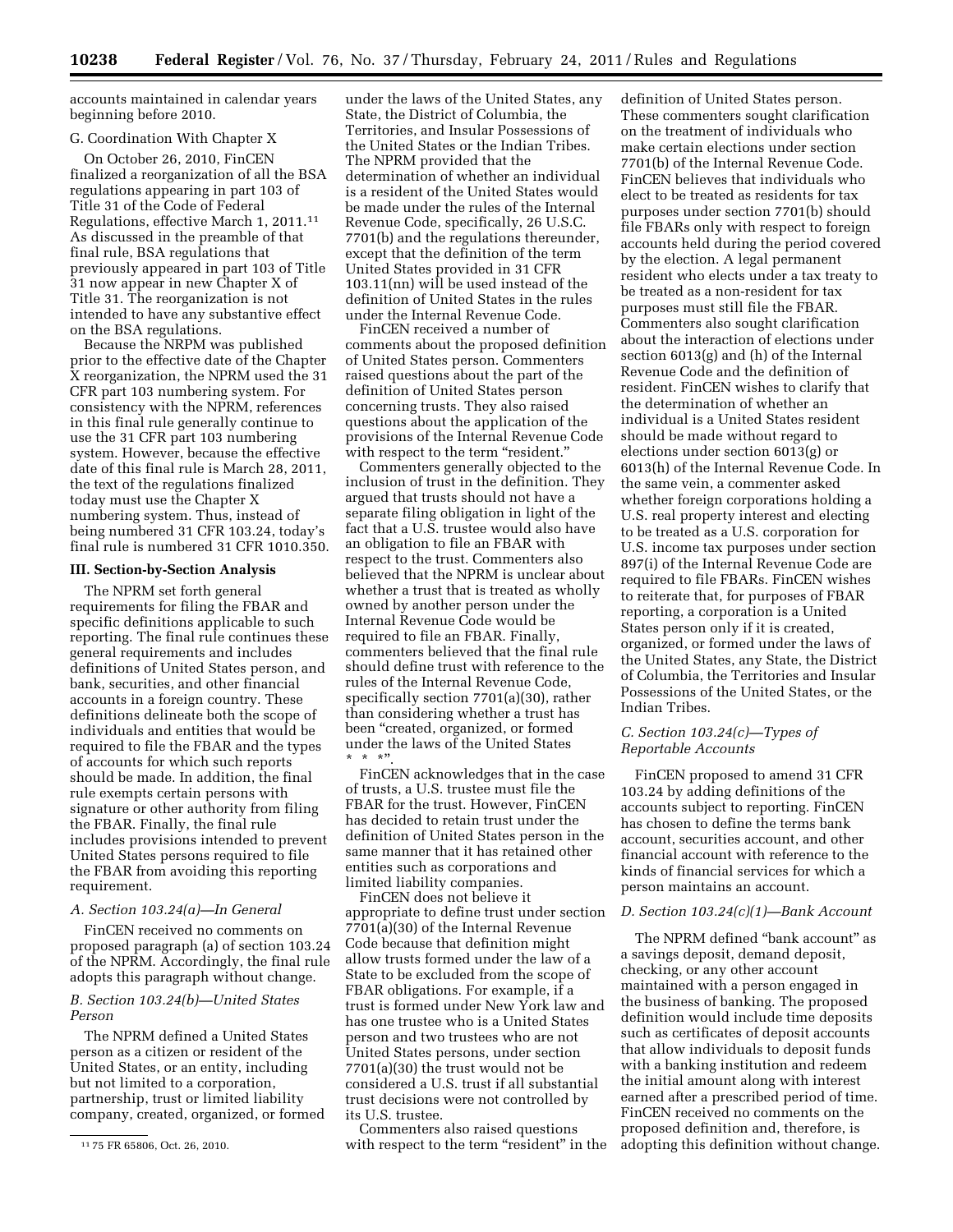## *E. Section 103.24(c)(2)—Securities Account*

The NPRM defined "securities account'' as an account maintained with a person in the business of buying, selling, holding, or trading stock or other securities. FinCEN received no comments on the proposed definition and, therefore, is adopting this definition without change.

### *F. Section 103.24(c)(3)—Other Financial Account*

The term "other financial account" appears in current section 103.24. In order to enhance compliance, the NPRM proposed certain types of accounts that would fall within the meaning of this term. Specifically, the NPRM defined ''other financial account'' to mean

• An account with a person that is in the business of accepting deposits as a financial agency;

• An account that is an insurance policy with a cash value or an annuity policy;

• An account with a person that acts as a broker or dealer for futures or options transactions in any commodity on or subject to the rules of a commodity exchange or association; or

• An account with a mutual fund or similar pooled fund which issues shares available to the general public that have a regular net asset value determination and regular redemptions.

FinCEN received comments on the parts of the proposed definition addressing life insurance and annuity policies and mutual funds. With respect to life insurance and annuity policies, one commenter was concerned that the treatment of life insurance policies as accounts under the FBAR rule would cause these policies to be treated as accounts under other BSA regulations. The final rule clarifies that this definition is limited to the FBAR requirement.

The commenter also asked FinCEN to revise the definition with respect to life insurance and annuity policies so that the FBAR reporting requirement would apply only to such policies with a cash value or only at the time of the payment of an income stream to the policy holder. FinCEN has considered this comment. We are amending the definition with respect to life insurance and annuities to clearly reflect that only those life insurance or annuity policies with a cash value are covered under this definition. However, we do not believe it appropriate to limit the FBAR requirement to situations in which there is payment of an income stream. As with other types of reportable accounts, such as bank accounts, which are

included in this final rule, the reporting of the FBAR is not limited to situations in which there is payment from the account. FinCEN also received a comment seeking clarification as to whether the obligation to file the FBAR in the case of life insurance rests with the policy holder or the beneficiary. FinCEN would like to clarify that the obligation in such a case rests with the policy holder.

With respect to mutual funds, FinCEN received a number of comments seeking clarification of the definition. Commenters noted that the term ''mutual fund'' may have a different meaning outside of the United States and might potentially cover hedge funds and private equity funds that have periodic redemptions. FinCEN wishes to reiterate that the definition of mutual fund includes a requirement that the shares be available to the *general public*  in addition to having a regular net asset value determination and regular redemption feature. FinCEN believes that some of the concerns of commenters arose because the draft instructions to the form published with the proposed rule did not include the words ''which issues shares available to the general public.'' The instructions have been revised to reflect the language of the definition contained in the final rule. As such, FinCEN does not believe it necessary to amend the proposed definition with respect to mutual funds. Accordingly, FinCEN is retaining this part of the definition as proposed. Furthermore, FinCEN notes that the NPRM specifically reserved the treatment of investment companies other than mutual funds or similar pooled funds, and the final rule continues to do so.

### *G. Section 103.24(c)(4)—Exceptions for Certain Accounts*

Section 103.24(c)(4) of the NPRM proposed exceptions for certain accounts for which reporting will not be required by persons with a financial interest in or signature or other authority over the accounts. The following accounts were proposed to be excepted from reporting:

• An account of a department or agency of the United States, an Indian Tribe, or any State or any political subdivision of a State, or a whollyowned entity, agency, or instrumentality of any of the foregoing is not required to be reported. In addition, reporting is not required with respect to an account of an entity established under the laws of the United States, of an Indian Tribe, of any State, or of any political subdivision of any State, or under an intergovernmental compact between

two or more States or Indian Tribes[,] that exercises governmental authority on behalf of the United States, an Indian Tribe, or any such State or political subdivision. For this purpose, an entity generally exercises governmental authority on behalf of the United States, an Indian Tribe, a State, or a political subdivision only if its authorities include one or more of the powers to tax, to exercise the power of eminent domain, or to exercise police powers with respect to matters within its jurisdiction.

A few commenters sought clarification as to the meaning of proposed section 103.24(c)(4)(i). In particular, the commenters asked FinCEN to clarify whether the last sentence of the paragraph concerning the exercise of governmental authority applied to the entire paragraph or only the second sentence of the paragraph. In response, FinCEN clarifies that the last sentence should be read in conjunction with the second sentence of the paragraph, which contains a specific requirement concerning the exercise of governmental authority. FinCEN is also making a minor editorial change to the second sentence so that it will be clearer that the exercise of governmental authority requirement applies to the entire second sentence.12

Commenters recommended that the final rule provide an exception for the accounts of foreign insurance companies that elect under section 953(d) of the Internal Revenue Code to be treated as U.S. companies. Their recommendation appears to be based, in part, on a reading of the second sentence of proposed section  $103.24(c)(4)(i)$  as providing an exception for the accounts of any entity organized in the United States. As explained above, the second sentence of proposed section  $103.24(c)(4)(i)$  would only exempt the accounts of certain entities organized under the laws of the United States (or the law of other levels of government, such as State and local governments) if the entities exercise governmental authority. The commenters also indicate that by making a section 953(d) election, these companies are agreeing to comply with U.S. tax law. FinCEN wishes to clarify that making such an election does not render the entity a United States person for purposes of the FBAR.13 Accordingly, the final rule does not adopt this recommendation.

 $^{12}\,\mathrm{A}$  comma is added before the word "that". 13FinCEN reaffirms that the FBAR requirement addressed in this document is a requirement under title 31 of the United States Code rather than under the Internal Revenue Code.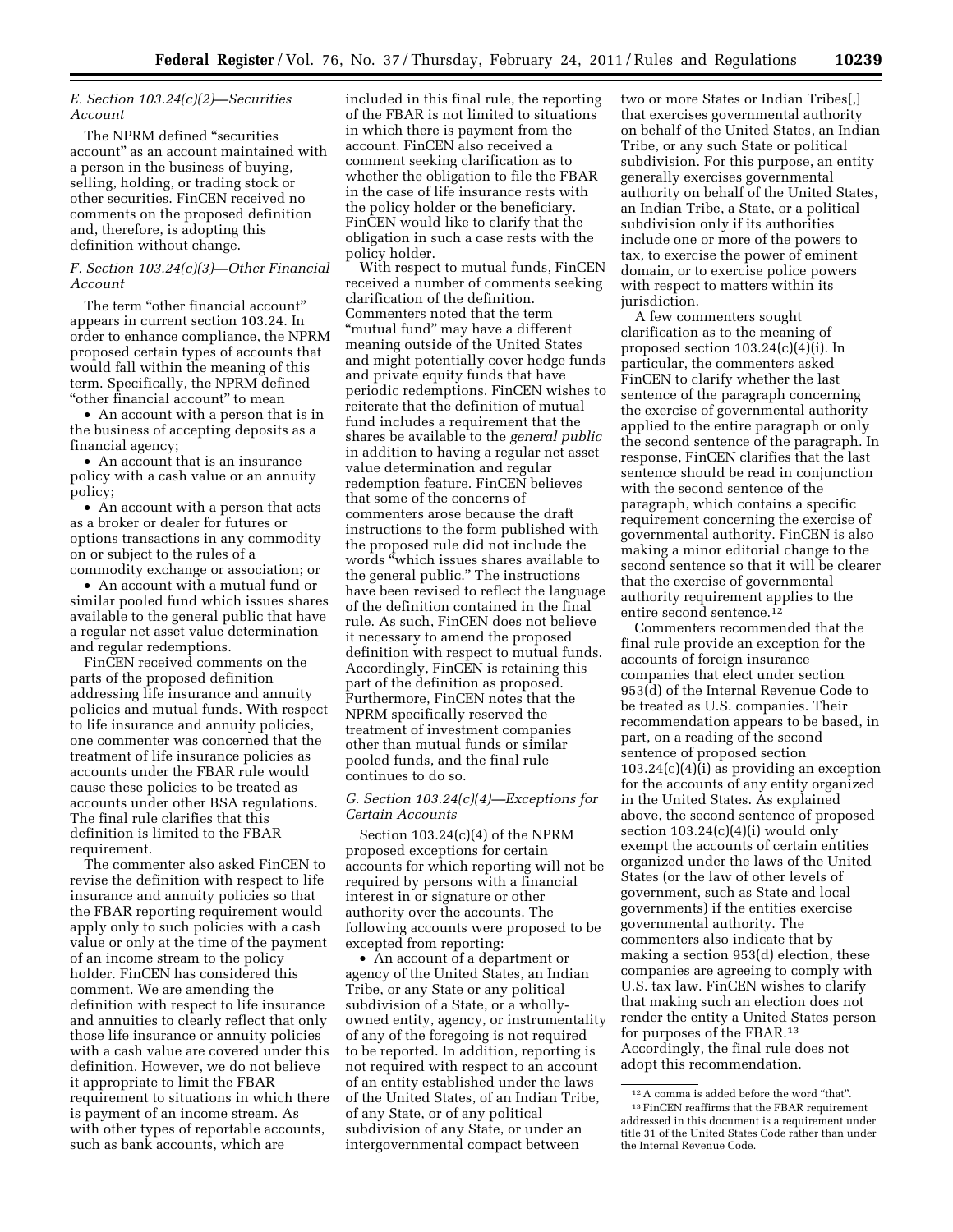The last three exceptions contained in proposed 31 CFR  $103.24(c)(4)$  were as follows:

• An account of an international financial institution of which the United States government is a member is not required to be reported.14

• An account in an institution known as ''United States military banking facility" (or "United States military finance facility'') operated by a United States financial institution designated by the United States Government to serve United States government installations abroad is not required to be reported even though the United States military banking facility is located in a foreign country.

• Correspondent or nostro accounts that are maintained by banks and used solely for bank-to-bank settlements are not required to be reported. FinCEN received no comments on these proposed exceptions and, therefore, is adopting these exceptions without change.

## *H. Section 103.24(d)—Foreign Country*

The term foreign country includes all geographical areas located outside of the United States as defined in 31 CFR 103.11(nn). FinCEN received no comments on the proposed definition and, therefore, is adopting this definition without change.

#### *I. Section 103.24(e)—Financial Interest*

The NPRM proposed a definition of financial interest. The proposed definition covered situations in which the United States person is the owner of record or holder of legal title, as well as situations in which the United States person's ownership or control over the owner of record or holder of legal title rises to such a level that the person should be deemed to have a financial interest in the account.

Section 103.24(e)(1) proposed the following:

• A United States person has a financial interest in each bank, securities, or other financial account in a foreign country for which he is the owner of record or has legal title regardless of whether the account is maintained for his own benefit or for the benefit of others. If an account is maintained in the name of more than one person, each United States person in whose name the account is maintained has a financial interest in that account.

Section 103.24(e)(2) proposed that a United States person also has a financial interest in each bank, securities, or other financial account in a foreign country for which the owner of record or holder of legal title is one of the following:

• A person acting on behalf of that United States person such as an attorney, agent, or nominee with respect to the account. (Section  $103.24(e)(2)(i)$ ).

• A corporation in which the United States person owns directly or indirectly more than 50 percent of the voting power or the total value of the shares, a partnership in which the United States person owns directly or indirectly more than 50 percent of the interest in profits or capital, or any other entity (other than a trust) in which the United States person owns directly or indirectly more than 50 percent of the voting power, total value of the equity interest or assets, or interest in profits. (Section 103.24(e)(2)(ii)).

• A trust, if the United States person is the trust settlor and has an ownership interest in the account for United States Federal tax purposes. *See* 26 U.S.C. 671–679 to determine if a settlor has an ownership interest in a trust's financial account for a year. (Section 103.24(e)(2)(iii)).

• A trust in which the United States person either has a beneficial interest in more than 50 percent of the assets or from which such person receives more than 50 percent of the income. (Section 103.24(e)(2)(iv)).

• A trust that was established by the United States person and for which the United States person has appointed a trust protector that is subject to such person's direct or indirect instruction. (Section 103.24(e)(2)(v)).

FinCEN received one comment seeking clarification on the scope of proposed section 103.24(e)(2)(iii). The commenter noted that although FinCEN incorporates the provisions of 26 U.S.C. 671–679 for determining ownership interest, section 103.24(e)(2)(iii) references the interests of the trust "settlor," while the provisions of 26 U.S.C. 671–679 refer to "grantor". The commenter noted that FinCEN did not define the term "settlor." FinCEN agrees with the commenter and has revised section 103.24(e)(2)(iii) to replace the word "settlor" with the word "grantor". In addition, the NPRM inadvertently used the word "account" instead of "trust" in section  $103.24(e)(2)(iii)$ . The final rule revises the section by using the word "trust."

FinCEN received a few comments related to the application of the definition of financial interest in the context of trusts, including trusts for pension plans. With respect to trusts generally, commenters raised concerns about determining whether a person has more than a 50 percent beneficial interest in the trust, when the trust is a discretionary trust. FinCEN recognizes that in the case of trusts, determinations regarding beneficial interest for purposes of filing the FBAR may be difficult if the person is a beneficiary of a discretionary trust or has a remainder interest in a trust. After considering this comment, FinCEN has revised section 103.24(e)(2)(iv) to change the term ''beneficial interest'' to ''present beneficial interest.'' FinCEN does not intend for a beneficiary of a discretionary trust to have a financial interest in a foreign account simply because of his status as a discretionary beneficiary. Further, FinCEN does not intend to include a remainder interest within the scope of the term ''present beneficial interest'' for purposes of filing an FBAR. Finally, the final rule adds the word "current" before the word ''income'' which was inadvertently omitted from the text of the NPRM.

FinCEN also received comments regarding the trust protector provision in section  $103.24(e)(2)(v)$ . Commenters were concerned that the trust protector provision could be read in an overly broad manner, particularly in the case of pension plans, and another commenter believed that the trust protector provision would not adequately address situations in which the grantor has retained control over the trust. Although FinCEN has considered these comments and is removing the trust protector provision from the final rule, FinCEN remains concerned with the potential for abuse when a trust protector is appointed.15 FinCEN believes that instances of abuse or arrangements designed to obfuscate ownership in the context of trusts, including the use of a trust protector to evade an FBAR reporting obligation, are sufficiently captured through the anti-avoidance provision discussed below.

Finally, the NPRM provided that a United States person that causes an entity to be created for a purpose of evading the FBAR reporting requirement would have a financial interest in any bank, securities, or other financial account in a foreign country for which the entity is the owner of record or holder of legal title. The term ''evading'' as used in the anti-avoidance rule is not intended to apply to persons who make a good faith effort to comply with the final rule.

<sup>14</sup>This exception does not limit the operation of the International Organization Immunities Act of December 29, 1945 (22 U.S.C. 288).

<sup>15</sup>*See,* the Senate Permanent Subcommittee on Investigations (PSI), Committee on Homeland Security and Governmental Affairs 2006 report titled, *Tax Haven Abuses: the Enablers, the Tools and Secrecy,* Senate Hearing 109–797, 109th Cong., 2d Sess. (August 1, 2006).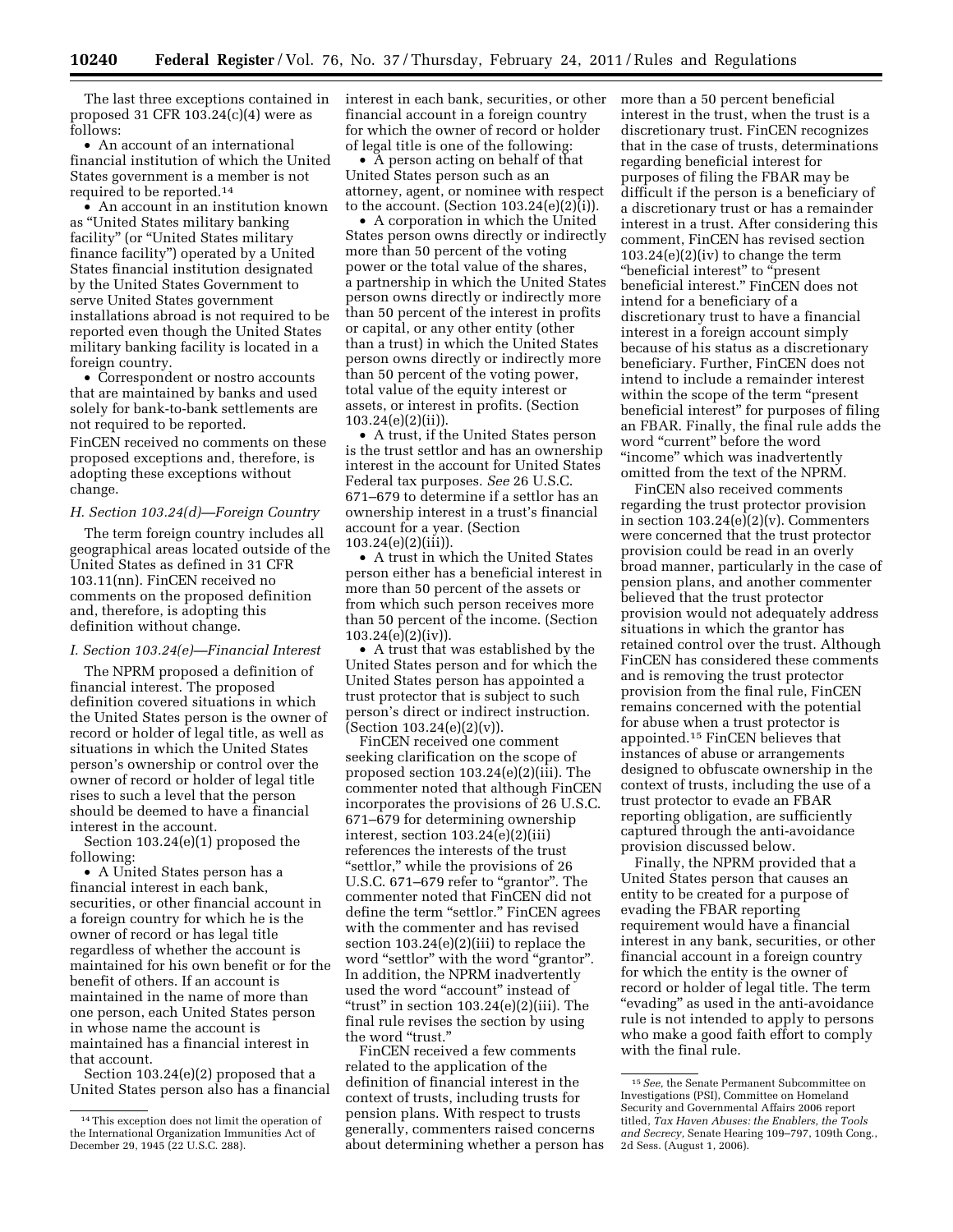FinCEN received one comment on the proposed anti-avoidance provision, which recommended that the provision specifically incorporate rules found in 26 CFR 1.671–2(e)(4), relating to the treatment of transfer companies used to disguise the fact that a trust had a United States grantor. FinCEN believes that the anti-avoidance rule is sufficiently broad as to make it unnecessary to specifically incorporate 26 CFR 1.671–2(e)(4) because the rule captures all situations in which entities, including trusts, are used to evade an FBAR reporting obligation.

### *J. Section 103.24(f)—Signature or Other Authority*

Current section 103.24 requires reporting by United States persons with signature or other authority over bank, securities, or other financial accounts in a foreign country. The NPRM proposed to continue this requirement and to define signature or other authority. As discussed in Section II.B above, the final rule revises the definition and continues the signature authority filing requirement.

#### *K. Signature Authority Exceptions*

The NPRM proposed to grant relief from the obligation to report signature or other authority over a foreign financial account to the officers and employees of five categories of entities subject to specific types of Federal regulation. These exceptions would apply, however, only where the officers or employees have no financial interest in the reportable account. These entities would still be obligated to report their financial interest in these reportable accounts. Officers and employees would be able to avail themselves of these exceptions without receiving notice that the entities had filed an FBAR with respect to these accounts.

FinCEN received a number of comments on the signature authority exceptions. Some commenters sought additional relief in the form of new exceptions. FinCEN received comments requesting relief from the signature authority filing requirement for the officers and employees of entities located in countries that FinCEN would designate as ''low-risk,'' of entities listed on a foreign securities exchange, of foreign-located banks that have entered into a Qualified Intermediary agreement with the IRS, and of 501(c)(3) private colleges and universities. FinCEN wishes to reiterate that although certain countries may have a robust set of antimoney laundering laws, the FBAR places the obligation of reporting on the United States person, and the purpose of the FBAR is to create a financial trail

of foreign accounts. Likewise, the fact that a foreign bank may have entered into a Qualified Intermediary agreement with the IRS for tax purposes or that an entity is exempt from tax under the Internal Revenue Code does not eliminate the need for law enforcement and other agencies to have information about the existence of foreign financial accounts of United States persons.

Commenters also submitted specific comments on the proposed exceptions. We are addressing these concerns below in connection with the specific provisions of the NPRM.

The NPRM provided the following exceptions:

• *31 CFR 103.24(f)(2)(i).* An officer or employee of a bank that is examined by the Office of the Comptroller of the Currency, the Board of Governors of the Federal Reserve System, the Federal Deposit Insurance Corporation, the Office of Thrift Supervision, or the National Credit Union Administration need not report that he has signature or other authority over a foreign financial account owned or maintained by the bank if the officer or employee has no financial interest in the account.

This exception would be available to officers or employees of banks examined by the Federal banking agencies. Several commenters asked that the exemption be expanded to cover officers and employees of trust companies and credit unions that lack a Federal functional regulator. We proposed this exception for officers and employees of entities that are subject to functional regulation by Federal agencies that also examine them for compliance with the BSA. Limiting the exemption as proposed provides for a degree of uniformity in functional regulation and BSA examination and compliance that may not necessarily exist on the part of State or even other Federal agencies with little or no involvement in BSA compliance.

• *31 CFR 103.24(f)(2)(ii).* An officer or employee of a financial institution that is registered with and examined by the Securities and Exchange Commission or Commodity Futures Trading Commission need not report that he has signature or other authority over a foreign financial account owned or maintained by such financial institution if the officer or employee has no financial interest in the account.

This exception would be available to officers or employees of financial institutions which are registered with, and examined by, the SEC or CFTC. As with the first exception, this is available to officers and employees of entities that are subject to functional regulation by Federal agencies that also examine such

entities for compliance with the BSA. Commenters sought clarification on whether this exception would apply to SEC registered investment advisers when they are providing advisory services to clients that are not registered investment companies. FinCEN wishes to clarify that this exception does not apply in this situation. The exception applies to officers and employees of ''financial institutions,'' which is a defined term under 31 CFR 103.11(n). Investment advisers are not included in that definition of financial institution.

• *31 CFR 103.24(f)(2)(iii).* An officer or employee of an Authorized Service Provider need not report that he has signature or other authority over a foreign financial account owned or maintained by an investment company that is registered with the Securities and Exchange Commission if the officer or employee has no financial interest in the account. ''Authorized Service Provider'' means an entity that is registered with and examined by the Securities and Exchange Commission and provides services to an investment company registered under the Investment Company Act of 1940.

The NPRM included this exception to address the fact that mutual funds do not have employees of their own. Instead, the day-to-day operations of such a fund are performed by individuals who are employed by fund service providers, such as investment advisors. This exception would be available to officers or employees of an Authorized Service Provider that is registered with and examined by the SEC, provided that the fund serviced by the Authorized Service Provider is also registered with the SEC.

Commenters sought clarification on the scope of this exception and specifically asked how this exception relates to the exception provided in the NPRM under section 103.24(f)(2)(ii). FinCEN wishes to reiterate that the exception in 103.24(f)(2)(ii) applies to officers and employees of financial institutions as defined in 31 CFR 103.11(n) that are registered with and examined by the SEC or CFTC. Thus, section 103.24(f)(2)(ii) does not apply to officers and employees of investment advisers. These commenters also sought clarification as to the scope of accounts covered by the exception contained in section 103.24(f)(2)(iii). FinCEN wishes to clarify that officers and employees of an Authorized Service Provider may avail themselves of this exception only with respect to the reportable accounts of those clients which are investment companies registered under the Investment Company Act of 1940 and are managed by the Authorized Service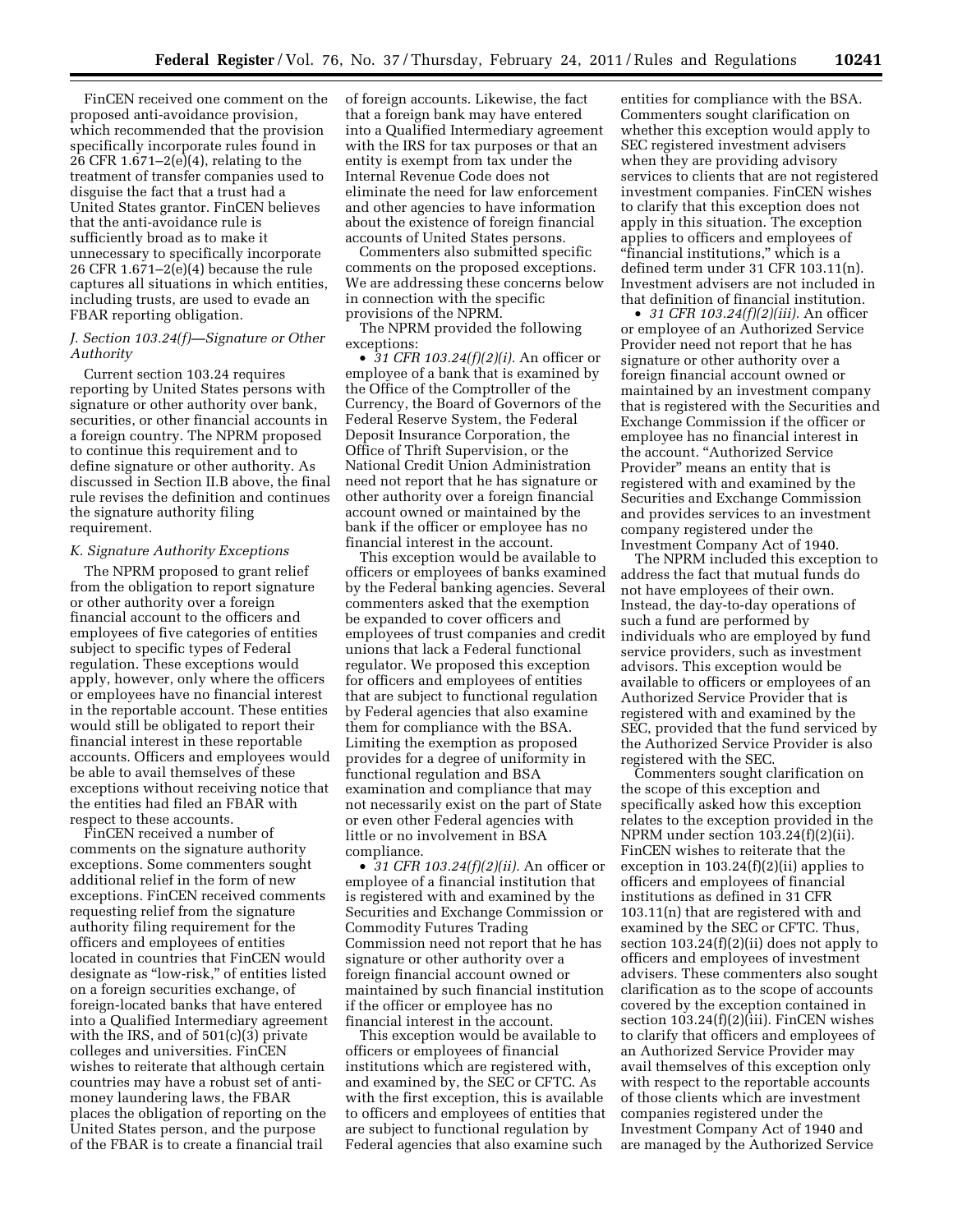Provider. If FinCEN were to expand the exception as requested beyond clients that are registered investment companies, the exception would apply even in situations where the officer and employee is providing service to individuals. FinCEN does not believe that such a change is appropriate.

Likewise, commenters asked that FinCEN consider expanding the scope of the proposed exception to cover service providers to registered investment companies even when the service providers are not registered with the SEC. These commenters noted that the preamble to the anti-money laundering rules for mutual funds permits the fund contractually to delegate the implementation and operation of their AML program to a service provider that is not registered with the SEC. FinCEN has considered this comment but declined to expand the exception as requested by these commenters. First, FinCEN believes that this exception is appropriate not only because the service provider and the fund are registered with the SEC, but also because the investment companies registered under the 1940 Act have obligations under the BSA. Further, we note that under the AML rules, the mutual fund remains responsible for AML compliance. Under this exception, however, officers and employees of the Authorized Service Provider would be relieved of the reporting obligations of this rule.

• *31 CFR 103.24(f)(2)(iv).* An officer or employee of an entity with a class of equity securities listed on any United States national securities exchange need not report that he has signature or other authority over a foreign financial account of such entity if the officer or employee has no financial interest in the account. An officer or employee of a United States subsidiary of such entity need not file a report concerning signature or other authority over a foreign financial account of the subsidiary if he has no financial interest in the account and the United States subsidiary is named in a consolidated FBAR report of the parent filed under proposed paragraph (g)(3) of 31 CFR103.24.

This exception would be available to officers and employees of entities with a class of equity securities listed upon a U.S. national securities exchange, regardless of whether the entity is domestic or foreign. Officers and employees of a U.S subsidiary of such listed U.S. entities are also covered by this exception if the U.S subsidiary is named in a consolidated FBAR report of the parent.

FinCEN received a number of comments on this exception. Most of these comments addressed the interaction between the exception for officers and employees of corporations listed on a United States national securities exchange and the special rule for consolidated FBARs. Some commenters questioned whether the exception contained in section  $103.24(f)(2)(iv)$ , which discusses consolidated FBARs filed by a parent, enables a foreign listed parent to file a consolidated report on behalf of its United States subsidiaries. FinCEN notes that by its terms the special rule for consolidated FBAR reporting only applies to United States persons.

FinCEN received a number of comments regarding the treatment of U.S. subsidiaries of foreign parents. Some commenters noted that a foreign listed parent cannot file a consolidated FBAR report, and, therefore, the officers and employees of its U.S. subsidiaries cannot avail themselves of the signature authority exceptions. Commenters recommended that in the case of foreign entities listed on a U.S. national securities exchange, the U.S. subsidiary of that foreign entity be permitted to file a consolidated report for other U.S. subsidiaries. Other commenters recommended that the exception be revised to apply to the officers and employees of U.S. subsidiaries whose foreign parent is listed on a foreign exchange, provided that FinCEN determined that the foreign exchange was subject to suitable regulation. Some of these commenters suggested that FinCEN allow the foreign parent to voluntarily file a consolidated FBAR on behalf of its U.S. subsidiaries.

FinCEN has considered these comments but has decided to retain the exception as originally proposed. In the NPRM, FinCEN considered it appropriate to provide an exception for officers and employees of a U.S. subsidiary when the U.S. parent files a consolidated FBAR in light of both the listed parent's regulation by the SEC and its legal obligation to file the FBAR. In the case of a U.S. subsidiary with a foreign parent listed on a U.S. national securities exchange, the parent has no legal obligation to file the FBAR, and the subsidiary is not required to file the same reports with the SEC as the U.S. listed parent.16 For similar reasons,

FinCEN has decided not to extend the exception to U.S. subsidiaries of foreign parents listed on foreign exchanges. Furthermore, because the FBAR rules apply only to United States persons, FinCEN will not permit voluntary filing by the foreign parent to satisfy the filing obligations of the officers and employees of U.S. subsidiaries.17

Finally, commenters asked that a U.S. subsidiary be permitted to rely on this exception if its U.S. listed parent does not file a consolidated FBAR. While the rules permit the parent to file a consolidated FBAR, if it chooses not to do so for its own reasons, FinCEN does not believe it necessary to provide a special treatment for such U.S. subsidiaries.

FinCEN received two comments seeking an expansion of the exception when an employee of a U.S. parent also has signature authority over the foreign accounts of a U.S. parent's subsidiary which have been included in the consolidated FBAR report. These commenters noted that under the proposed exception, officers or employees of the parent who have signature authority over the foreign accounts of the subsidiary would not benefit from the exception, which is limited to the accounts of the employer. The commenter further noted that in this situation, officers or employees of the subsidiary would benefit from the exception with respect to the subsidiary's foreign accounts. Likewise, one of the commenters asked for similar treatment when the officers and employees of the subsidiary have signature authority over the accounts of the listed parent.

FinCEN has considered these comments and has decided not to revise the exception as recommended. Given the revision in the final rule to the signature authority definition, the clarifications provided regarding the scope of the signature authority filing requirement and the recordkeeping rules, FinCEN does not believe that a further relaxation of the rule is appropriate.

FinCEN also received a comment recommending that the exception be extended to employees with respect to the accounts of an employee benefit trust established by an entity listed

<sup>16</sup>To make the application of the exception clearer in the context of the special rule for consolidated FBARs, the final rule revises the second sentence of the exception by deleting the words "such entity" and adding the words "a United States entity with a class of equity securities listed on a United States security exchange.'' FinCEN believes that this change will clarify that the second

sentence of the exception does not apply in the case of parent companies that are not U.S. entities.

<sup>&</sup>lt;sup>17</sup> FinCEN also received comments requesting that we adopt a provision in the instructions to the 2008 version of the FBAR that provided officers and employees of a foreign subsidiary with an exception to the signature authority obligation. In light of the broader set of changes made with respect to the signature authority provisions, FinCEN has decided not to adopt this recommendation.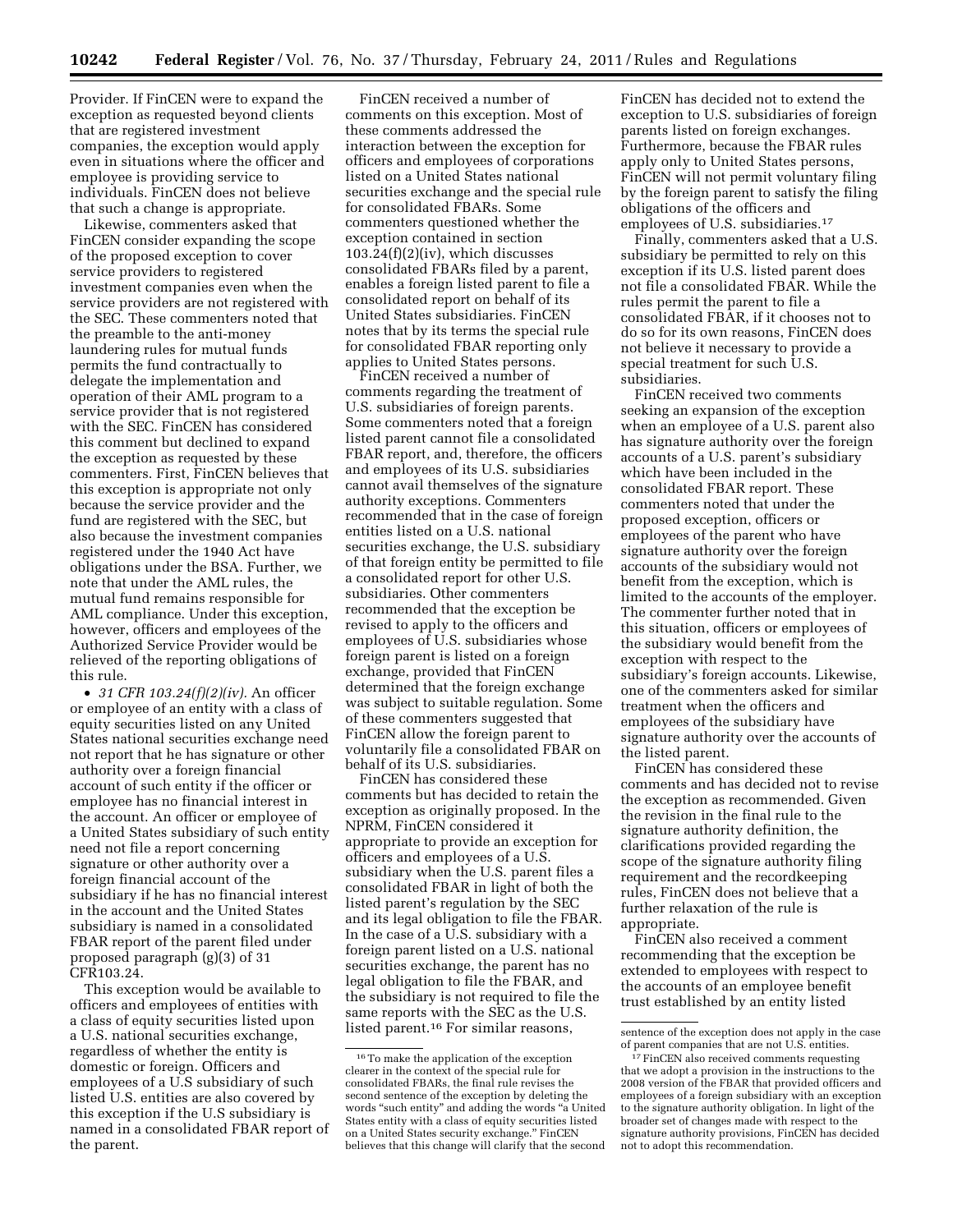upon a U.S. national securities exchange. The commenter argued that in this situation, the entity is required to report the assets and liabilities of its employee benefit plans on its own financial statements filed with the SEC, and the trust accounts are subject to oversight and examination by the Department of Labor. FinCEN has considered this comment and decided not to adopt the recommendation because an employee benefit trust itself is not a listed entity. Further, FinCEN believes that the clarifications previously discussed concerning the scope of foreign financial accounts that are reportable and the definitions of signature authority and financial interest should address some of the concerns regarding FBAR filing obligations.

• *31 CFR 103.24(f)(2)(v)*—An officer or employee of a United States corporation that has a class of equity securities registered under section 12(g) of the Securities Exchange Act need not report that he has signature or other authority over the foreign financial accounts of such corporation if he has no financial interest in the accounts.

This exception as proposed would apply to officers and employees of U.S. corporations whose size in terms of assets and shareholders 18 requires them to register their stock with the SEC and makes them subject to reporting under the Securities Exchange Act. FinCEN received a comment requesting a similar exception for officers or employees of a mutual insurance company with assets of more than \$10 million and more than 500 policy holders. FinCEN has decided not to adopt such an exception because these companies are not subject to the SEC regulation that applies to companies covered by the exception.

FinCEN also received comments seeking an amendment to the proposed exceptions contained in sections 103.24(f)(2)(iv) and 103.24(f)(2)(v) to include listed American Depository Receipts (ADRs), unlisted ADRs that are traded over-the-counter if they are listed on the Designated Offshore Securities Market, ADRs with unlisted trading privileges on a national securities exchange, ADRs registered under section 12(g) or ADRs with unlisted trading privileges under section 12(f) of the Securities Exchange Act. After considering these comments, FinCEN believes that listed ADRs would be covered by the first sentence of the exception in section 103.24(f)(2)(iv). In

addition, if a foreign issuer has registered under section 12(g) a class of equity securities underlying ADRs, FinCEN believes it should be covered by the exception under section  $103.24(f)(2)(v)$ . The final rule makes appropriate changes to reflect this coverage. FinCEN does not believe that other ADRs are subject to the same requirements as listed entities on a U.S. national securities exchange or entities registered under section 12(g), and, therefore, we have not adopted the recommendations to include other types of ADRs.

Accordingly, the final rule adopts these exceptions as revised.

#### *L. 103.24(g)—Special Rules*

The NPRM proposed the following special rules to simplify FBAR filings in certain cases.

• *25 or more foreign financial accounts.* A United States person having a financial interest in 25 or more foreign financial accounts need only provide the number of financial accounts and certain other basic information on the report, but will be required to provide detailed information concerning each account when so requested by the Secretary or his delegate. Similarly, a United States person having signature or other authority over 25 or more foreign financial accounts need only provide the number of financial accounts and certain other basic information on the report, but will be required to provide detailed information concerning each account when so requested by the Secretary or his delegate.

Commenters raised concerns that the simplified reporting requirements for filers having signature authority over 25 or more foreign financial accounts requires more information than the simplified reporting for persons having financial interest in 25 or more foreign financial accounts. In the case of simplified reporting for persons with a financial interest, filers are required to provide identifying information about themselves and indicate that they have a financial interest in 25 or more foreign financial accounts. Where persons have signature authority over 25 or more such accounts, filers are required to provide identifying information about themselves as well as those who have a financial interest in the accounts. FinCEN notes that where filers have only signature authority, the FBAR requires identifying information about the persons with a financial interest to ensure that law enforcement receives meaningful information about these accounts.

• *Consolidated reports.* An entity that is a United States person and owns

directly or indirectly more than a 50 percent interest in an entity required to report under this section will be permitted to file a consolidated report on behalf of itself and such other entity.19

One commenter urged additional consolidated filing relief be available to funds organized by the same fund manager, specifically all foreign financial account information for all funds in the same fund family should be reportable in a single consolidated FBAR filing. FinCEN believes that this issue is better addressed in the form of specific guidance because the factual situations may vary.

• *Participants and beneficiaries in certain retirement plans.* Participants and beneficiaries in retirement plans under sections 401(a), 403(a) or 403(b) of the Internal Revenue Code as well as owners and beneficiaries of individual retirement accounts under section 408 of the Internal Revenue Code or Roth IRAs under section 408A of the Internal Revenue Code will not be required to file an FBAR with respect to a foreign financial account held by or on behalf of the retirement plan or IRA.

FinCEN received one comment proposing an across-the-board exemption for all pension plan participants and beneficiaries. The commenter was concerned about the filing obligations of participants and beneficiaries of other types of plans not covered by the exemption. In proposing this exemption, FinCEN considered that participants and beneficiaries of these plans were less likely to be aware of the existence of foreign financial accounts because they were unlikely to exceed the 50 percent ownership threshold. Participants and beneficiaries that are not covered by this exemption should look to the 50 percent ownership indicia to determine whether a filing obligation exists.

• *Certain trust beneficiaries.* A beneficiary of a trust described in proposed paragraph (e)(2)(iv) is not required to report the trust's foreign financial accounts if the trust, trustee of the trust, or agent of the trust is a United States person that files an FBAR disclosing the trust's foreign financial accounts and provides any additional information as required by the report.

This provision is intended to provide relief to beneficiaries of trusts if the

<sup>18</sup>Currently, these are corporations which have more than \$10 million in assets and more than 500 shareholders of record. *See* 15 U.S.C. 78l(g) (2006) and the regulations thereunder.

<sup>19</sup>One commenter recommended that we provide for consolidated filing where the listed parent's ownership in the subsidiary exceeds 20 percent so that a broader range of officers and employees may take advantage of the signature authority exception. We believe that 20 percent is too low of an ownership interest for purposes of the consolidated filing.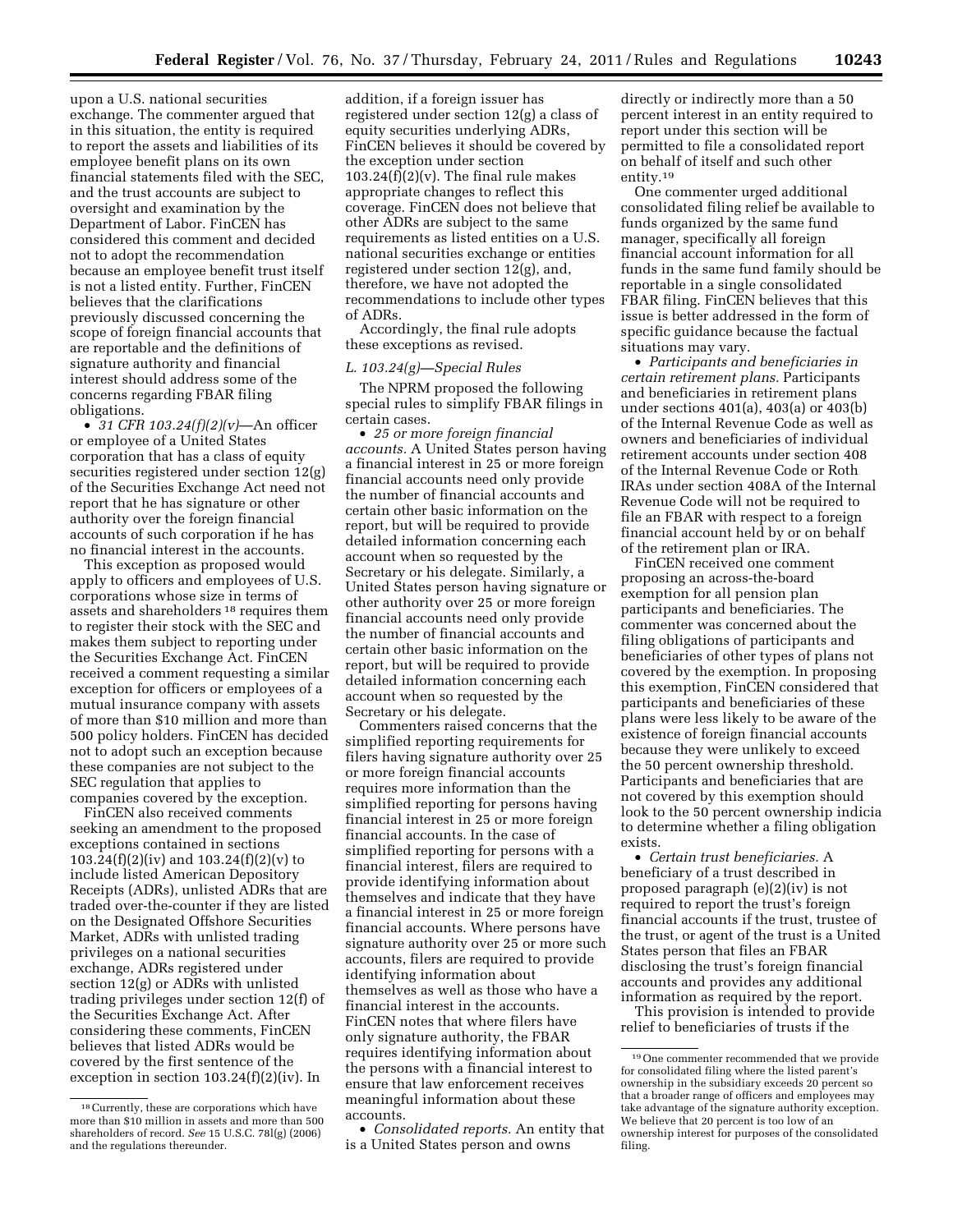trust, trustee of the trust, or agent of the trust is a United States person and has filed the FBAR as required. FinCEN is adopting this provision without change.

## **IV. Regulatory Flexibility Act**

Pursuant to the Regulatory Flexibility Act (RFA) (5 U.S.C. 601 *et seq.*), FinCEN certifies that this final rule will not have a significant economic impact on a substantial number of small entities. The final rule revises a rule in existence since 1972 that requires reports to be made to Treasury with respect to certain foreign financial accounts. Because this final rule addresses the scope of reportable accounts and financial interest, and revises the definition of signature authority and narrows the scope of individuals and entities subject to reporting and recordkeeping requirements, the final rule will reduce regulatory obligations overall.

The final rule will not affect a substantial number of small entities. The final rule applies to United States persons, a term that includes entities of all sizes, if they have reportable accounts under this rule. However, we expect that small entities will be less likely to have reportable foreign financial accounts or to have many such accounts unlike larger entities, which have a broader base of business operations.

In any event, the final rule will not have a significant economic impact on small entities. As explained above, the final rule revises an existing rule that requires reports to be made to Treasury with respect to certain foreign financial accounts. Filing the reports will require entities to transfer basic information that they will often have received on account statements from the foreign financial institution at which the account is opened and maintained. Those statements will provide the entity with the information about the account needed to file the FBAR. No special accounting or legal skills are necessary to transfer the basic information required to be reported, such as the name of the foreign financial institution, the type of account, and the account number, to the FBAR. Furthermore, the final rule continues a simplified reporting method for persons with a financial interest in 25 or more foreign financial accounts and also provides a similar simplified reporting method to persons with signature or other authority over 25 or more foreign financial accounts.

In the NPRM, FinCEN requested comments on the accuracy of the statement that the proposed rule would not have a significant economic impact on a substantial number of small

entities. FinCEN received no comments that directly challenged the accuracy of that statement.

## **V. Executive Order 12866**

It has been determined that the final rule is a "significant regulatory action" for purposes of Executive Order 12866 (although not economically significant) and has been reviewed by the Office of Management and Budget.

#### **VI. Paperwork Reduction Act Notices**

The collection of information burden contained in this rule (31 CFR 1010.350) has been approved by the Office of Management and Budget (OMB) in accordance with the Paperwork Reduction Act of 1995 (44 U.S.C. 3507(d)) (Paperwork Reduction Act) under control number (1506–0009). An agency may not conduct or sponsor, and a person is not required to respond to, a collection of information unless it displays a valid control number assigned by OMB.

*Estimate Number of Affected Filing Individuals and Entities:* 400,000.

*Estimate Average Annual Burden Hours Per Affected Filer*: The estimated average burden associated with the recordkeeping requirement in this rule will vary depending on the number of reportable accounts. We estimate that the recordkeeping burden will range from five minutes to sixty minutes, and that the average burden will be thirty minutes. The estimated average burden associated with the reporting requirement (FBAR form completion) will also vary depending on the number of reportable accounts and whether the filer will be able to take advantage of the exceptions provided in this rule. We estimate that the average reporting burden will range from approximately twenty minutes to one hour and that the average reporting burden will be approximately 45 minutes. The reporting burden is reflected in the burden listed for completing TD–F 90–22.1 (*See* OMB Control Number 1506–0009/1545–2038). The burden associated with reporting a financial interest in or signature or other authority over a foreign financial account to the Commissioner of Internal Revenue is reflected in the burden for the appropriate income tax return or schedule.

*Estimated Total Annual Burden:*  500,000 hours.

FinCEN received one comment on the estimated number of filers. The commenter believed that the number of filers should be higher. The commenter stated that estimates of Americans living abroad may be as high as 5 million, and that approximately 2 million of those

Americans might be affected by the FBAR rules. The commenter did not provide a verifiable source or methodology for arriving at those estimates. As stated above, the rule contained in this document addresses the FBAR rules that have been in existence since 1972. FinCEN's estimate of the number of affected filing individuals and entities (400,000) is based on the number of FBARs annually filed in recent previous years.

One commenter noted that several of its clients had spent considerably more time than the NPRM estimated for complying with the FBAR requirement. FinCEN believes that changes made by the NPRM and incorporated in this document, such as addressing the scope of persons that are required to file reports of foreign financial accounts, specifying the types of reportable accounts, and providing relief in the form of exemptions for certain persons with signature or other authority over foreign financial accounts from filing reports, will assist filers in complying with the rule. Further, clarifications in this document regarding the scope of terms in the NPRM, such as reportable accounts and financial interest, as well as revisions to the definition of signature authority and the provision of truncated filing, will assist filers in complying with the rule. Accordingly, FinCEN has not increased the average estimated burden.

Finally, several commenters recommended that filers be allowed to file the FBAR electronically. As noted earlier in this document, FinCEN is in the process of modernizing its IT system and has plans to include the ability to file FBARs electronically.

## **VII. Unfunded Mandates Act of 1995 Statement**

Section 202 of the Unfunded Mandates Reform Act of 1995 (''Unfunded Mandates Act''), Public Law 104–4 (March 22, 1995), requires that an agency prepare a budgetary impact statement before promulgating a rule that may result in expenditure by State, local, and Tribal governments, in the aggregate, or by the private sector, of \$100 million or more in any one year. If a budgetary impact statement is required, section 202 of the Unfunded Mandates Act also requires an agency to identify and consider a reasonable number of regulatory alternatives before promulgating a rule. FinCEN has determined that it is not required to prepare a written statement under section 202 and has concluded that on balance the proposals in the Notice of Proposed Rulemaking provide the most cost-effective and least burdensome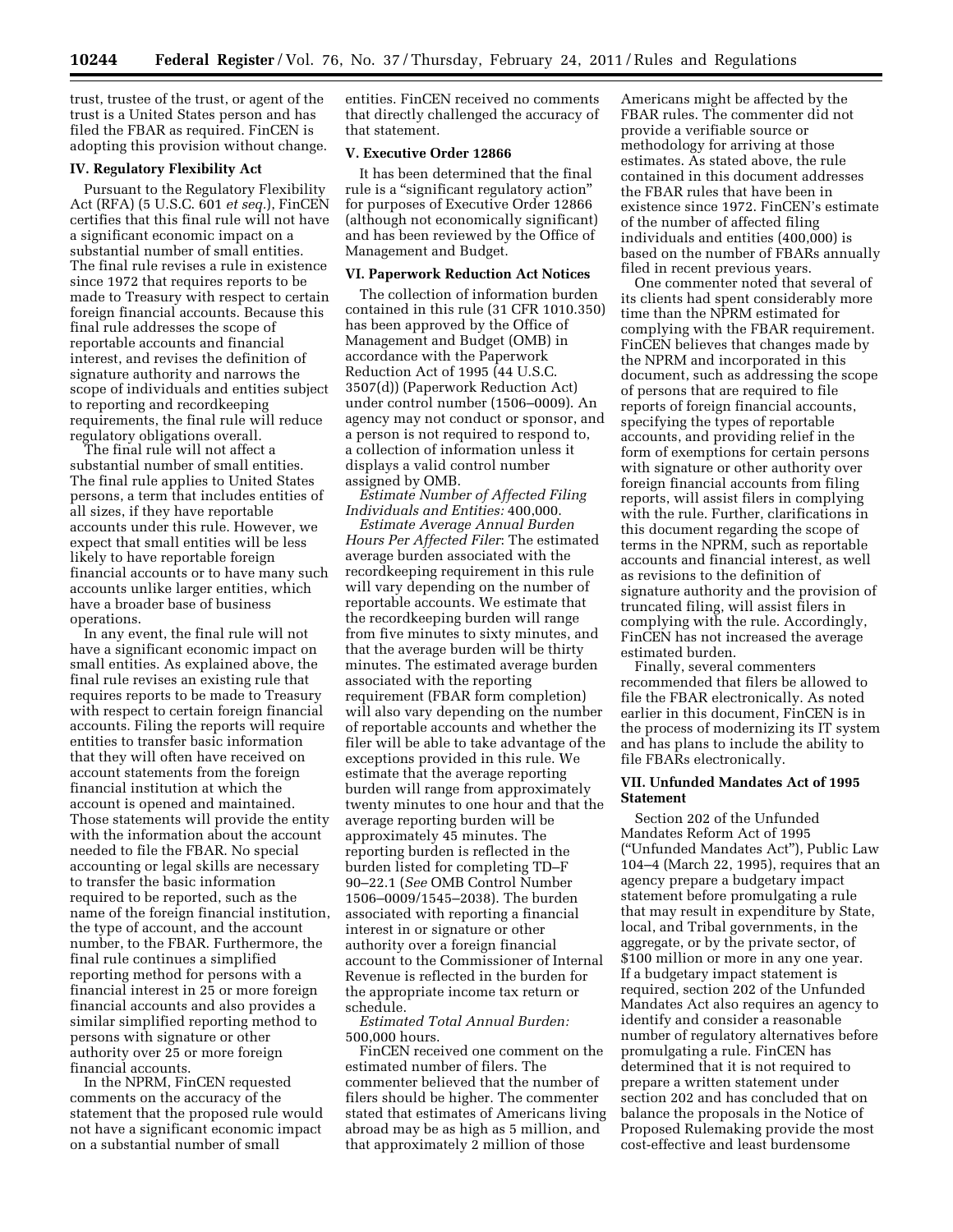alternative to achieve the objectives of the rule.

#### **List of Subjects in 31 CFR Part 1010**

Administrative practice and procedure, Banks, Banking, Brokers, Currency, Foreign banking, Foreign currencies, Gambling, Investigations, Penalties, Reporting and recordkeeping requirements, Securities, Terrorism.

### **Amendment**

For the reasons set forth above in the preamble, 31 CFR part 1010, published October 26, 2010 (75 FR 65812), is amended as follows:

## **PART 1010—GENERAL PROVISIONS**

■ 1. The authority citation for part 1010 continues to read as follows:

**Authority:** 12 U.S.C. 1829b and 1951–1959; 31 U.S.C. 5311–5314 and 5316–5332; title III, sec. 314, Pub. L. 107–56, 115 Stat. 307.

■ 2. Section 1010.350 is revised to read as follows:

#### **§ 1010.350 Reports of foreign financial accounts.**

(a) *In general.* Each United States person having a financial interest in, or signature or other authority over, a bank, securities, or other financial account in a foreign country shall report such relationship to the Commissioner of Internal Revenue for each year in which such relationship exists and shall provide such information as shall be specified in a reporting form prescribed under 31 U.S.C. 5314 to be filed by such persons. The form prescribed under section 5314 is the Report of Foreign Bank and Financial Accounts (TD–F 90–22.1), or any successor form. *See*  paragraphs  $(g)(1)$  and  $(g)(2)$  of this section for a special rule for persons with a financial interest in 25 or more accounts, or signature or other authority over 25 or more accounts.

(b) *United States person.* For purposes of this section, the term ''United States person'' means—

(1) A citizen of the United States;

(2) A resident of the United States. A resident of the United States is an individual who is a resident alien under 26 U.S.C. 7701(b) and the regulations thereunder but using the definition of ''United States'' provided in 31 CFR 1010.100(hhh) rather than the definition of ''United States'' in 26 CFR 301.7701(b)–1(c)(2)(ii); and

(3) An entity, including but not limited to, a corporation, partnership, trust, or limited liability company created, organized, or formed under the laws of the United States, any State, the District of Columbia, the Territories and Insular Possessions of the United States, or the Indian Tribes.

(c) *Types of reportable accounts.* For purposes of this section—

(1) *Bank account.* The term ''bank account'' means a savings deposit, demand deposit, checking, or any other account maintained with a person engaged in the business of banking.

(2) *Securities account.* The term "securities account" means an account with a person engaged in the business of buying, selling, holding or trading stock or other securities.

(3) *Other financial account.* The term "other financial account" means-

(i) An account with a person that is in the business of accepting deposits as a financial agency;

(ii) An account that is an insurance or annuity policy with a cash value;

(iii) An account with a person that acts as a broker or dealer for futures or options transactions in any commodity on or subject to the rules of a commodity exchange or association; or

(iv) An account with—

(A) *Mutual fund or similar pooled fund.* A mutual fund or similar pooled fund which issues shares available to the general public that have a regular net asset value determination and regular redemptions; or

(B) *Other investment fund.* [Reserved]

(4) *Exceptions for certain accounts.* 

(i) An account of a department or agency of the United States, an Indian Tribe, or any State or any political subdivision of a State, or a whollyowned entity, agency or instrumentality of any of the foregoing is not required to be reported. In addition, reporting is not required with respect to an account of an entity established under the laws of the United States, of an Indian Tribe, of any State, or of any political subdivision of any State, or under an intergovernmental compact between two or more States or Indian Tribes, that exercises governmental authority on behalf of the United States, an Indian Tribe, or any such State or political subdivision. For this purpose, an entity generally exercises governmental authority on behalf of the United States, an Indian Tribe, a State, or a political subdivision only if its authorities include one or more of the powers to tax, to exercise the power of eminent domain, or to exercise police powers with respect to matters within its jurisdiction.

(ii) An account of an international financial institution of which the United States government is a member is not required to be reported.

(iii) An account in an institution known as a ''United States military banking facility" (or "United States military finance facility'') operated by a United States financial institution designated by the United States Government to serve United States government installations abroad is not required to be reported even though the United States military banking facility is located in a foreign country.

(iv) Correspondent or nostro accounts that are maintained by banks and used solely for bank-to-bank settlements are not required to be reported.

(d) *Foreign country.* A foreign country includes all geographical areas located outside of the United States as defined in 31 CFR 1010(hhh).

(e) *Financial interest.* A financial interest in a bank, securities or other financial account in a foreign country means an interest described in this paragraph (e):

(1) *Owner of record or holder of legal title.* A United States person has a financial interest in each bank, securities or other financial account in a foreign country for which he is the owner of record or has legal title whether the account is maintained for his own benefit or for the benefit of others. If an account is maintained in the name of more than one person, each United States person in whose name the account is maintained has a financial interest in that account.

(2) *Other financial interest.* A United States person has a financial interest in each bank, securities or other financial account in a foreign country for which the owner of record or holder of legal title is—

(i) A person acting as an agent, nominee, attorney or in some other capacity on behalf of the United States person with respect to the account;

(ii) A corporation in which the United States person owns directly or indirectly more than 50 percent of the voting power or the total value of the shares, a partnership in which the United States person owns directly or indirectly more than 50 percent of the interest in profits or capital, or any other entity (other than an entity in paragraphs (e)(2)(iii) through (iv) of this section) in which the United States person owns directly or indirectly more than 50 percent of the voting power, total value of the equity interest or assets, or interest in profits;

(iii) A trust, if the United States person is the trust grantor and has an ownership interest in the trust for United States Federal tax purposes. *See*  26 U.S.C. 671–679 and the regulations thereunder to determine if a grantor has an ownership interest in the trust for the year; or

(iv) A trust in which the United States person either has a present beneficial interest in more than 50 percent of the